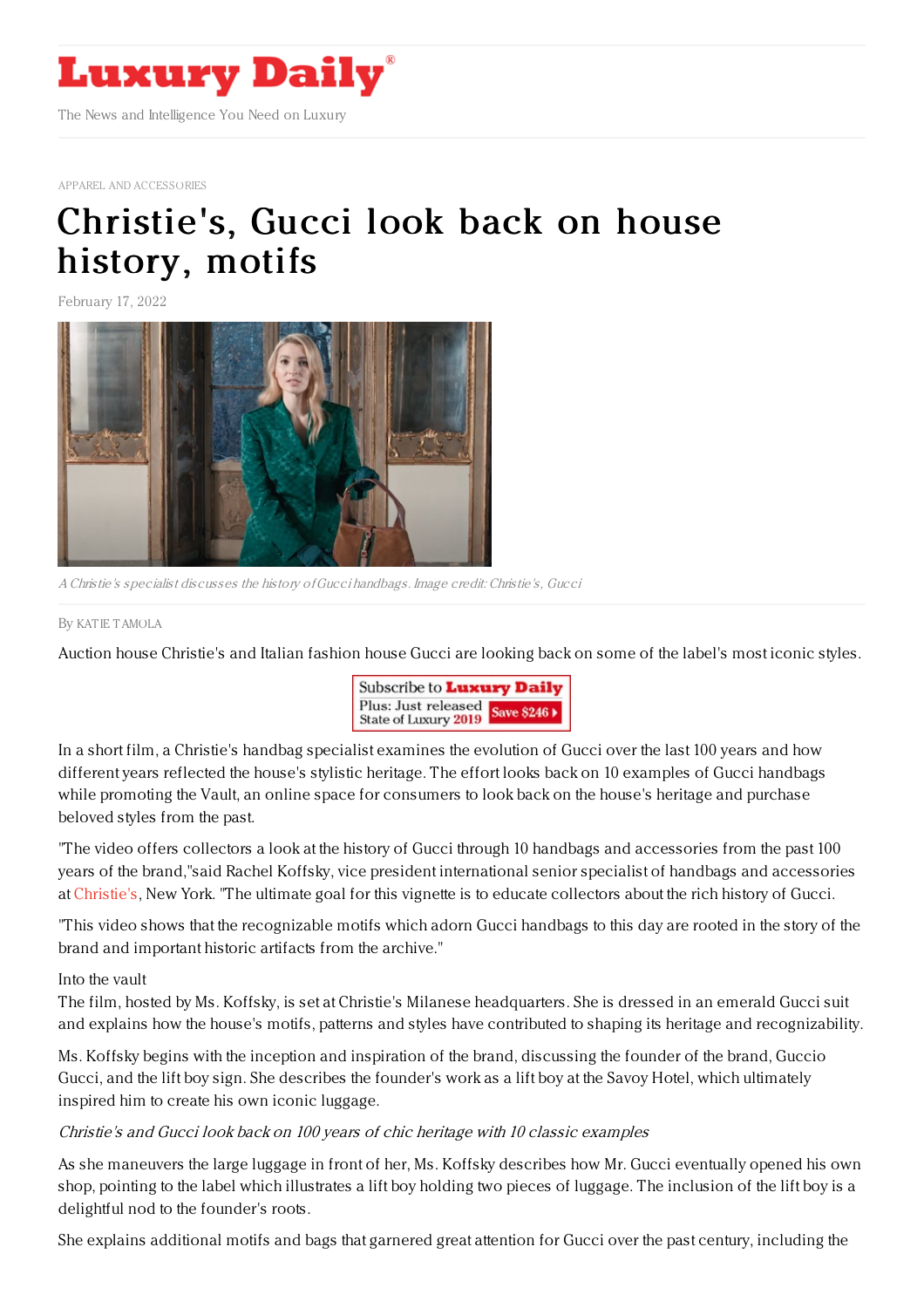Rinascimento motif.

"Pattern and repetition have always been important elements in the Gucci universe," Ms. Koffsky explains as she presents a suitcase that reflects the aforementioned motif.

With this, the auctioneer discusses how this motif was inspired by Roman elements. Throughout the film, other heritage aspects are explored and mentioned, including Gucci's roots in equine interests.

Ms. Koffsky also discusses the Leonardo print and GG monogram while manipulating the products' features as the shot offers an up-close look at the designs.

Also examined are the Bombe effect, the leather suitcase, Jackie Bag, the Bamboo Bag, clutch with interlocking G and Horsebit. Each example illustrates how the house evolved with the passing decades while maintaining its signature quality and chic style.



The video is whimsical and educational

Several styles are available for purchase on Gucci's [Vault](https://vault.gucci.com/en-US). The interactive online space also allows consumers to see further examples of Gucci heritage illustrated over the past 100 years.

"Classic luxury is always timeless," said Chris Ramey, CEO of Affluent Insights, Palm Beach. "Vault Gucci demonstrates it"

Looking back, focused forward

With such an illustrious history, it is no wonder that Gucci implements its key heritage and historic themes into its marketing.

Last December, Gucci tapped into its equestrian roots and expressive ethos in a new film for the Aria collection.

The latest sensual spot starred K-pop boy band EXO member Kai and showcases items from the collection while maintaining the cinematic and dramatic aura often tapped for Aria short films. Capped with a surreal and fantastical landscape, Gucci invited [consumers](https://www.luxurydaily.com/gucci-kai-aria-campaign/) to be a part of its dreamy, expressive world featuring familiar tropes (see story).

While valuing the past, Gucci has also prioritized the future, carving a space for itself on the popular short-form video platform TikTok.